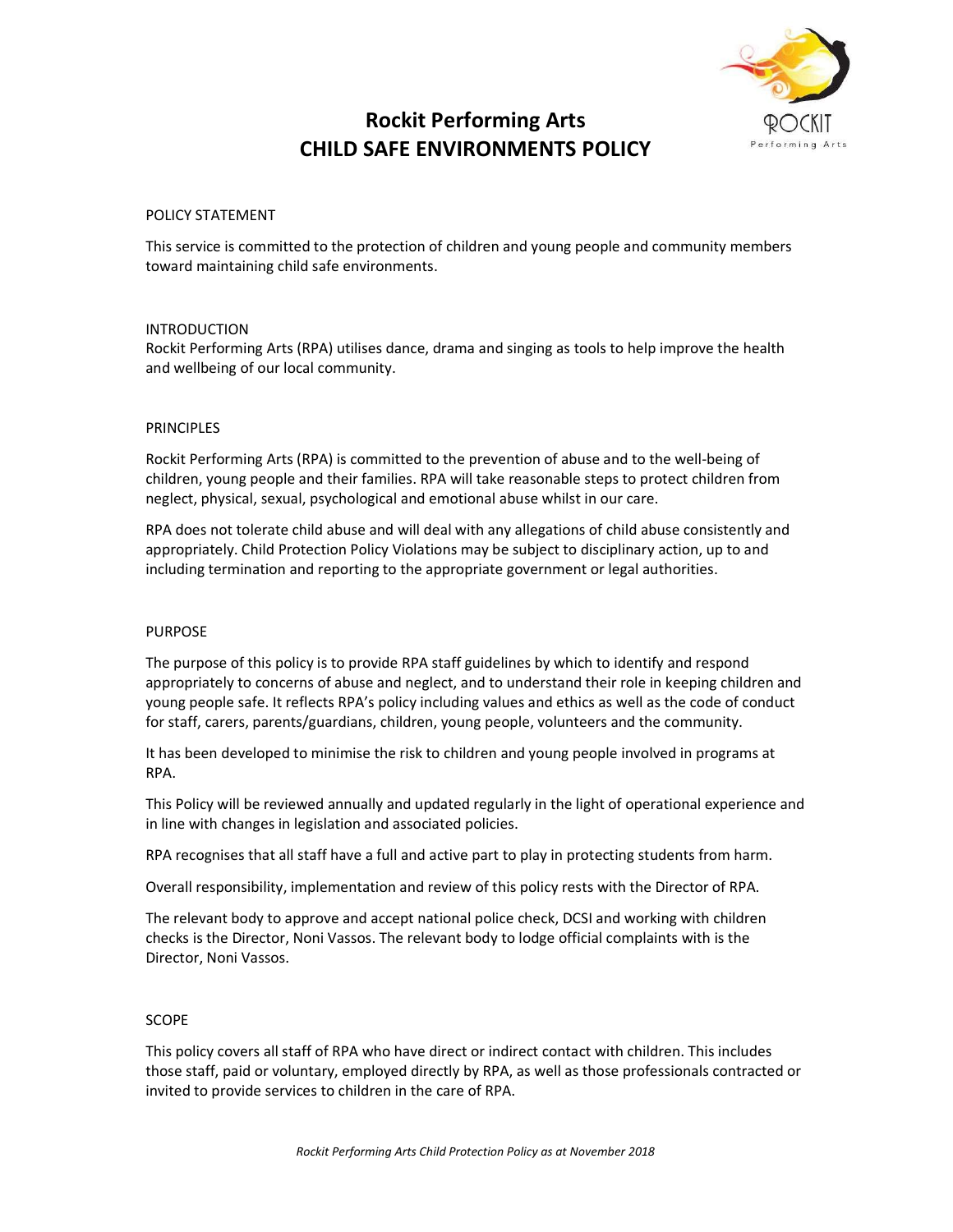This policy also covers all students plus their families/carers, or community members who access RPA events, classes and performances.

# **DEFINITIONS**

- RPA Rockit Performing Arts
- For the purpose of this policy "Child" means a boy or girl under the age of 14 years, "Young person" means a boy or girl over the age of 14 years but under 17 years; but does not include any person which is or has been married in a civil union (Children, Young Person and their Families Act 1989, Section 2).
- "Adult" is any person 18 years and over.
- For the purpose of this Policy "staff" means all those employed by RPA, whether paid or voluntary, full time or part time.
- "Student" refers to a person enrolled into programs, activities, events at RPA.
- "Parent", "Guardian" refers to the child's legal parent or guardian.
- "Abuse" refers to sexual, physical, psychological or emotional neglect.
- "Child Protection" the provision of care and protection of, and the provision of services to, children and young people (Children and Young Persons (Care and Protection) Act 1998).
- "Professionals Contracted" refers to contractors brought onto premise to support or lead activities or events. Such examples are guest teachers, guest choreographers, guest speakers, lighting designers, set designers, costume designers, photographers and film operators.

## RPA RESPONSIBILITIES

We will:

- adopt, implement and comply with this policy;
- **EXE** ensure that this policy is enforceable;
- publish, distribute and promote this policy and the consequences of any breaches of this policy;
- **PED 10** promote and model appropriate standards of behaviour at all times;
- deal with any complaints made under this policy in an appropriate manner;
- **deal with any breaches of this policy in an appropriate manner;**
- **F** recognise and enforce any penalty imposed under this policy;
- ensure that a copy of this policy is available or accessible to all people and organisations to whom this policy applies.
- Ensure staff who work with children have ongoing supervision, support and training. Our goal is to develop their skills and capacity and to enhance their performance so we can maintain a child-safe environment.
- **Report and respond appropriately to suspected abuse and neglect (refer to Procedures for** Reporting Harm or Child Abuse)
- The ratio of adults to children in any RPA activity will be conducted in accordance with the State, Federal and Territory Licensing regulations, requirements and in keeping with Early Childhood Good Practice www.decd.sa.gov.au
- review this policy every 12-18 months; and
- seek advice from and refer serious issues to the appropriate state and national bodies,

Serious issues include unlawful behaviour that involves or could lead to significant harm and includes criminal behaviour (e.g. physical assault, sexual assault, child abuse) and any other issues that our state or national bodies request to be referred to them.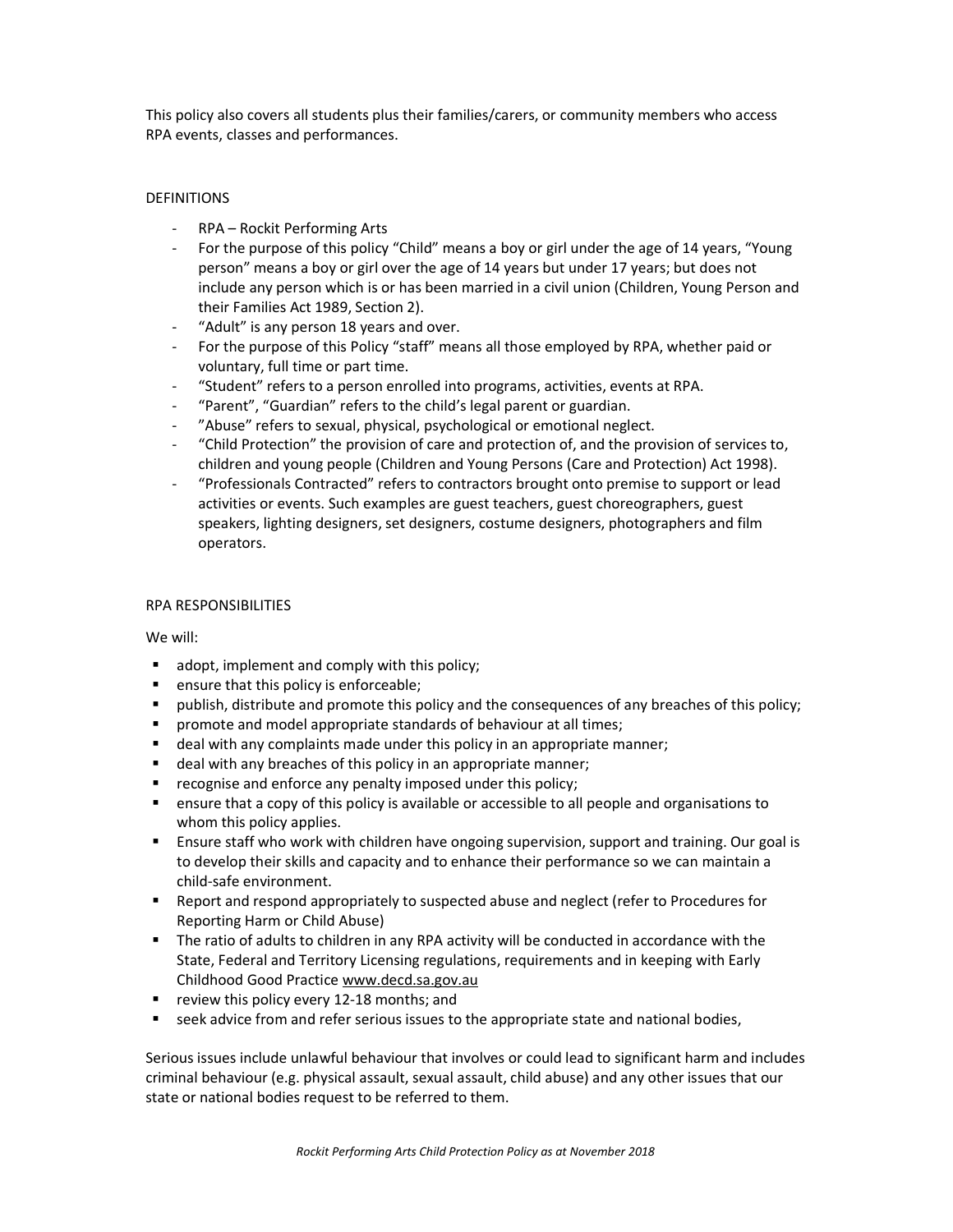#### ROLES AND RESPONSIBILITIES OF STAFF

## TRAINING AND ACCREDITATION

- RPA staff must have appropriate first aid training and have access to a First Aid Kit at all times.
- All staff and volunteers must have current state or national police checks and may also have DCSI plus working with children checks. From July 2019, all staff must have DCSI checks.
- All staff must be qualified for the events/classes they are running.
- Staff should be aware of the Child and Member Protection Policy.
- Staff should be aware of the ways to report Child Abuse.
- SUPERVISION
- Children under the age of [18] must be supervised at all times by a staff member during scheduled classes, events and performances. We endeavour to provide an appropriate level of supervision at all times.
- Staff are not responsible for transporting students to and from class or other RPA events.
- Students are not permitted into staff transportation unless there is written consent from the parent.

# COMMUNITY CARE

- Staff need to ensure children and young people feel safe coming forward with any concerns.
- It is the responsibility of all staff members to ensure children are protected and treated with respect.
- Staff must provide a caring environment where students feel welcomed.
- Staff are to ensure props and acrobatic equipment is used correctly.
- Staff are not engage in a sexual relationship with a person they supervise or have influence, power or authority over,
- Staff are not to verbally or physically assault another person,
- Staff must report a complaint that is untrue or malicious.

## ROLES AND RESPONSIBILITY OF PARENTS/GUARDIANS

- A parent/carer/guardian can be asked to leave the studio if they request preferential treatment of their child/young person over other students in the studio.
- Any child aged 13 or under cannot be left in an RPA foyer/waiting area unsupervised by their parent/carer/guardian.
- It is the responsibility of the parent/carer/guardian to bring their child/young person to class each week. The benefits of RPA classes and the guidance offered by our teachers has the greatest affect when students attend weekly. Staff are not able to provide the care required if students have a higher than average absentee rate.
- Children under the age of 12 must be accompanied to class by an authorised parent or guardian and must remain with the child until class commences. All students must be collected by an authorised parent or guardian when class finishes. Children are not to be left unsupervised in an RPA premises if they are not actively participating in class.
- For reasons of courtesy and safety, parents must collect their children on time. If it appears a teacher will be left alone with just one child at the end of any RPA activity, they will be seated in a prominent position such as the studio foyer until the students parents arrive. Staff have the right to ask a fellow student and family to wait with them until the late parent arrives.

# PHOTOGRAPHY AND FILMING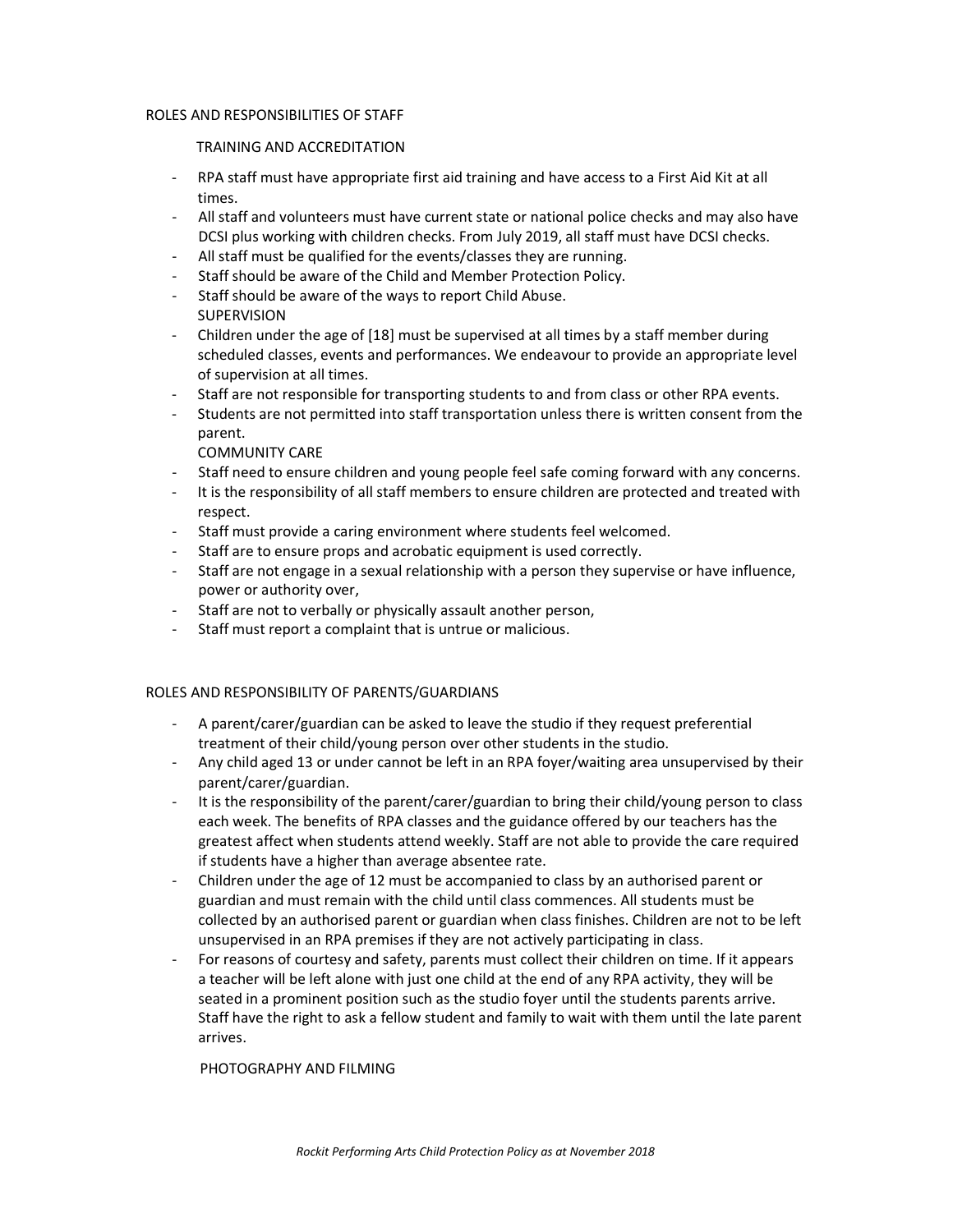- Parents, guardians, family, friends and visitors are not permitted to film or photograph students during performances, events or class work.
- Due to Australian music licensing laws parent/carers/guardians and other audience members are NOT permitted to film or record any RPA performances. This is a breach of the Australian music and copyright laws RPA must follow.
- RPA requires parents/families/carers/students or other RPA members, wherever possible to obtain permission from a child's parent or guardian before taking an image of a child that is not their own.

## STUDENTS WITH DISABILITIES

- If your child/young person has a disability or behavioural concerns, this must be reported to administration upon enrolment. It will not affect their enrolment into the studio, but it will allow our staff to best guide you into the most appropriate class or allow management to prepare staff to ensure our classes can cater for their needs. For reasons of duty of care and behaviour management, staff have the right to guide families into the best classes. The Directors decision in this process is final.

## FEE PAYMENT

- Students cannot participate in any events, classes, performances or programs unless fees have been paid and all contact information has been supplied to RPA. Students cannot step into the studio or a public event unless this has been completed successfully.
- If a parent/carer/guardian enrols a child or young person into a class that RPA staff believe is not the correct fit, they will be informed by the Director. At this point, the Director will move the child/young person to a more suitable class. This is in reference to student safety, duty of care and wellbeing.

# STUDENT DUTY OF CARE

# BEHAVIOUR AND RESPONSIBILITY

- Students are not permitted to bully, harass or intimidate other students or families. This is not of the Rockit community ethos. If staff discover this behaviour, they will investigate then present students with an initial warning. If the behaviour continues the students parent/carer/guardian will be informed and the student will receive a second warning. If the behaviour continues, the student can be expelled. The Directors decision is final.
- All students are responsible for their behaviour whilst in class or at an RPA event. Our focus in the studio is on respect. Respect of our teachers, respect of fellow students, respect of the premises and respect of oneself.
- Students should take care of their belongings ensuring they take home all their items after class.
- Students aged 13 and under must not wait unsupervised in any RPA foyer. A parent/guardian must be present whilst students are not in class.
- Students are required to wear the correct Rockit uniform to each class. Crop tops and booty shorts are not permitted (no bare midriffs). SAFETY
- For safety reasons, students should not be practising or attempting acrobatic or other physical skills that are not being taught to them in their weekly classes. Do not attempt skills higher than your current training level. This can result in injuries.
- Students should not wear jewellery into the classroom.
- Students must bring a bottle of water to each class. PHOTOGRAPHY AND FILMING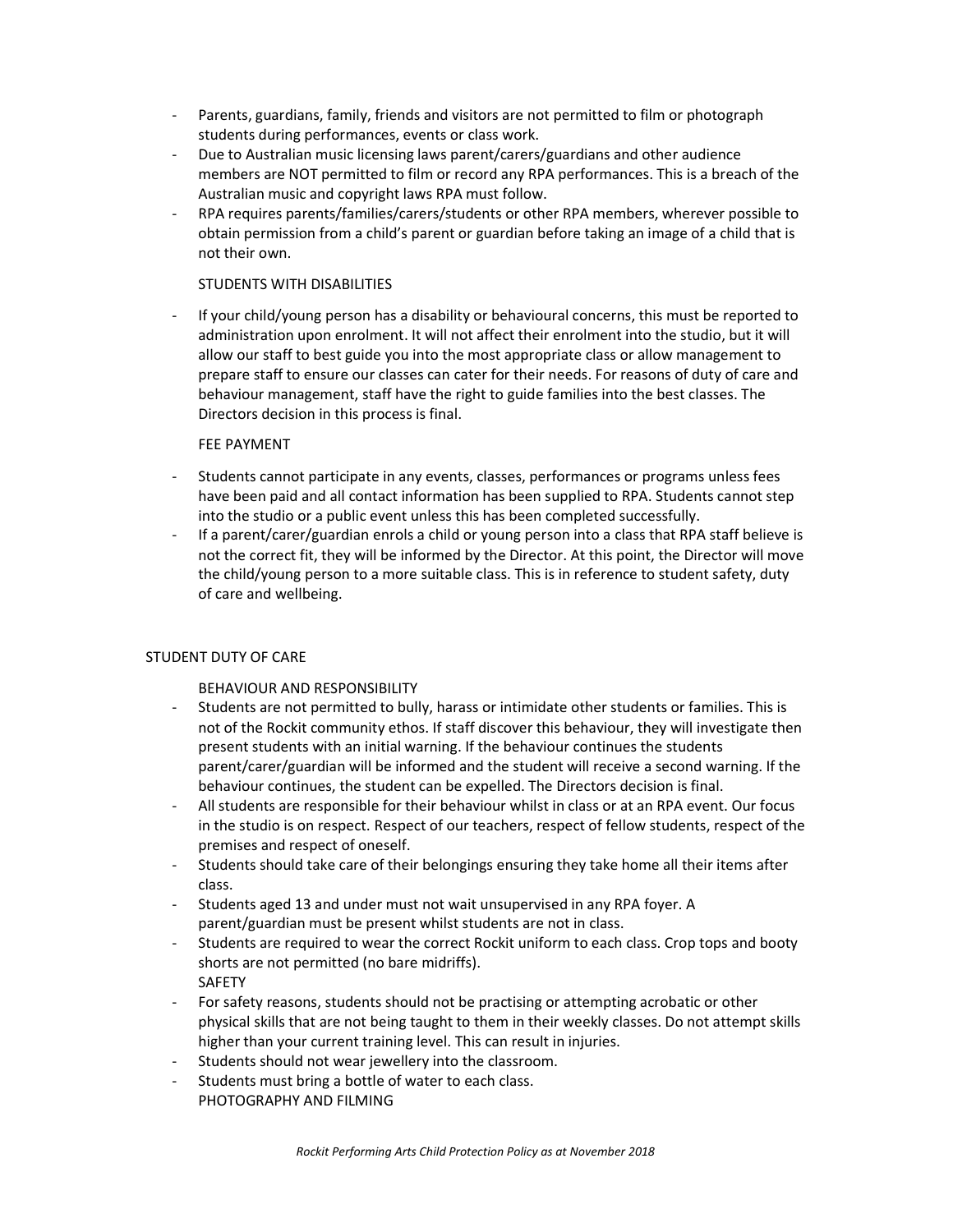- Students are not permitted to use their mobile phones during class to take photographs or video footage.
- Students are not permitted to use their mobile phones, take photographs or video footage within any change room area whilst at an RPA event, be it on the RPA premises or other.

#### PROCEDURES FOR REPORTING CASES OF HARM OR CHILD ABUSE

- Staff will be made aware of the procedure for reporting child harm via their RPA staff contracts and the induction procedure.
- RPA complies with mandatory reporting legislation which requires the suspicions of child abuse be reported directly to a person who holds a management position in the relevant organisation. Their duties include direct responsibility for, or direct supervision of the provision of information to the Department for Child Protection via the Child Abuse Report Line (13 14 78) or other appropriate external agencies.
- RPA members and students can approach RPA staff to be made aware of how to report their own of fellow class mates cases of harm or abuse.

## PROCEDURES FOR REPORTING COMPLAINTS

- Staff will be made aware of the procedure for handling complaints against a staff, parent, guardian, carer, student, volunteer or visitor.
- RPA members and students are welcome to lodge a complaint in writing to the Director, Noni Vassos at noni.vassos@rockitperformingarts.com.au
- All complaints will be received confidentially and will be actioned within appropriate time frames.
- Please do not ask staff to step outside of a class they are teaching to discuss a complaint. Staff are responsible for the care of students inside the classroom/event. Please place all complaints in writing to the Director.
- RPA has provided a simple procedure for complaints based on the principles of procedural fairness. Any person can report a complaint about a person or the organisation of RPA. All complaints should be reported to the Director or Studio Manager.
- A complaint can be dealt with formally or informally. The complainant can decide this unless the Director or Studio Manager considers the complaint falls outside of the policy and would be better dealt with by law, which requires the complaint to be reported to an appropriate authority.
- All complaints will be dealt with confidentially. Complaints may be resolved by agreement between the people involved with no need for disciplinary action. Mediation may be required allowing those involved to discuss the issues or incident in question and to come up with mutually agreed solutions. Mediation may occur before or after the investigation of a complaint.
	- $\circ$  Step 1: Contact the Studio Director or Studio Manager if you feel you have experienced or seen a situation that breaches the Member Protection Policy. Contact should be made in writing via email to noni.vassos@rockitperformingarts.com.au.
	- Step 2: The Director or Studio Manager will take confidential notes about your complaint. They will try to find out the facts of the problem and determine how to be resolve the issue.
	- o Step 3: If relevant government authorities and/or police need to be notified, this will be completed in writing by the Director.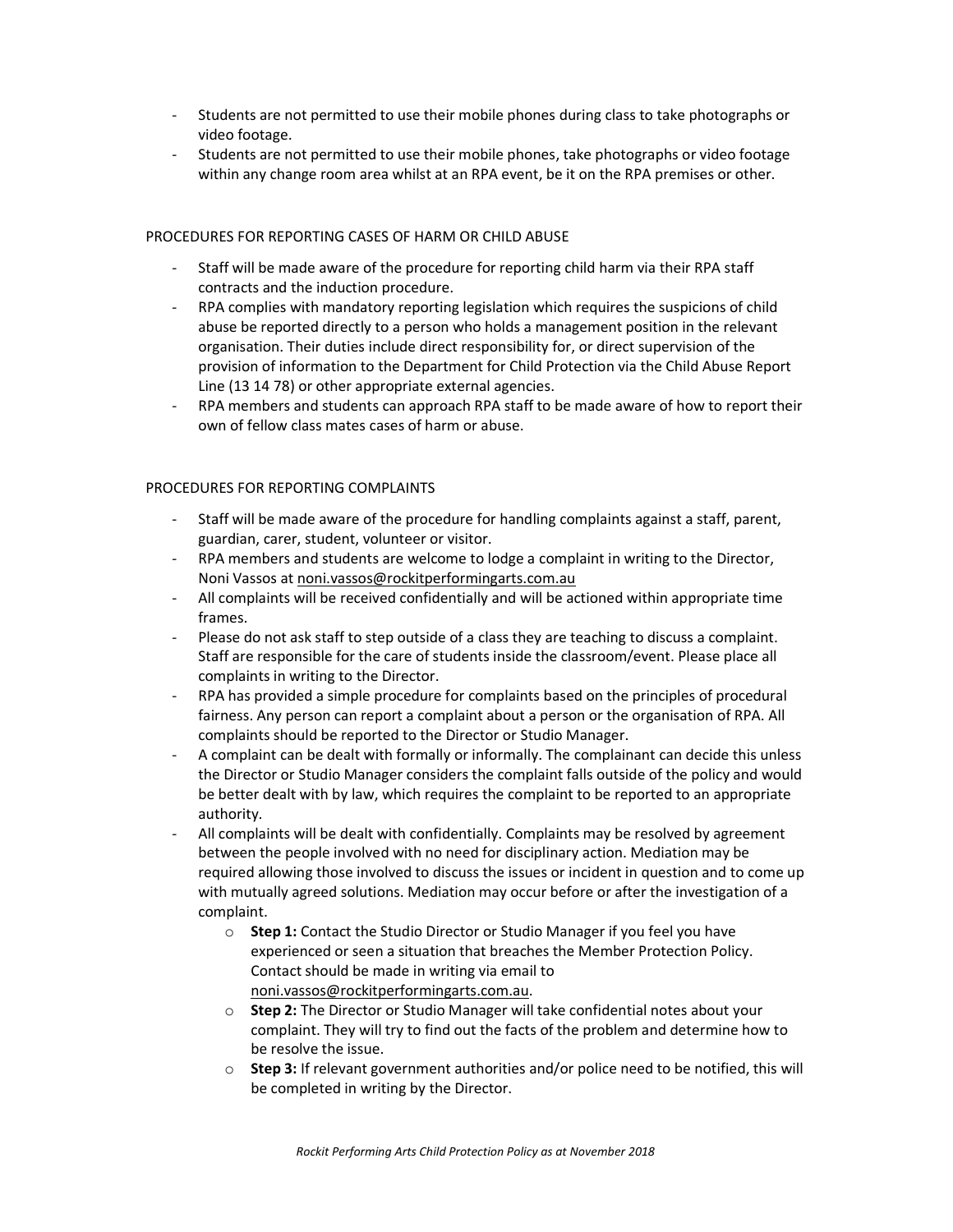$\circ$  Step 4: The Director will respond with the appropriate disciplinary actions that will take place.

#### STAFF RECRUITMENT PROCEDURES

- All staff are personally interviewed by RPA Director, Noni Vassos.
- All staff must have a national or state police clearance or a DCSI check. They may also have a 'working with children' check. From June 2019, all staff must have a DCSI check.
- All staff must have a current First Aid Certificate.
- All staff must have appropriate training and experience in the creation and delivery of programs and activities.
- All staff must adhere to the Roles and Responsibilities of staff,
- All staff go through an initial three month review period where the Director assesses their ability in the classroom. There is an additional three month review (totalling 6 months) ensuring staff are following the RPA values.

#### TRAINING OF STAFF

- Staff undergo training sessions annually where we identify best classroom practices, how to deal with difficult behaviours, how to manage disability in the classroom, how to identify signs of abuse and report it and how to use equipment safely.

#### SAFE WORK PRACTICES

- Staff are to ensure all acrobatic equipment, props and other teaching aids are in working condition before use for activities.

#### DISCIPLINARY MEASURES

If an individual breaches this policy disciplinary measures will take place. The measures must follow:

- Contractual/employment rules and requirements,
- Fair and reasonable outcomes,
- Correct factual evidence,
- Be determined in accordance with state laws.

#### DISCIPLINARY ACTIONS FOR AN INDIVIDUAL

If an individual has breached this policy, one or more of the following forms of discipline may be imposed;

- They may be required to present a written or verbal apology,
- They may receive a written warning,
- They may be directed toward attending counselling to address their behaviour,
- A suspension of the individual's engagement of employment,
- Any other discipline the Director considers appropriate.